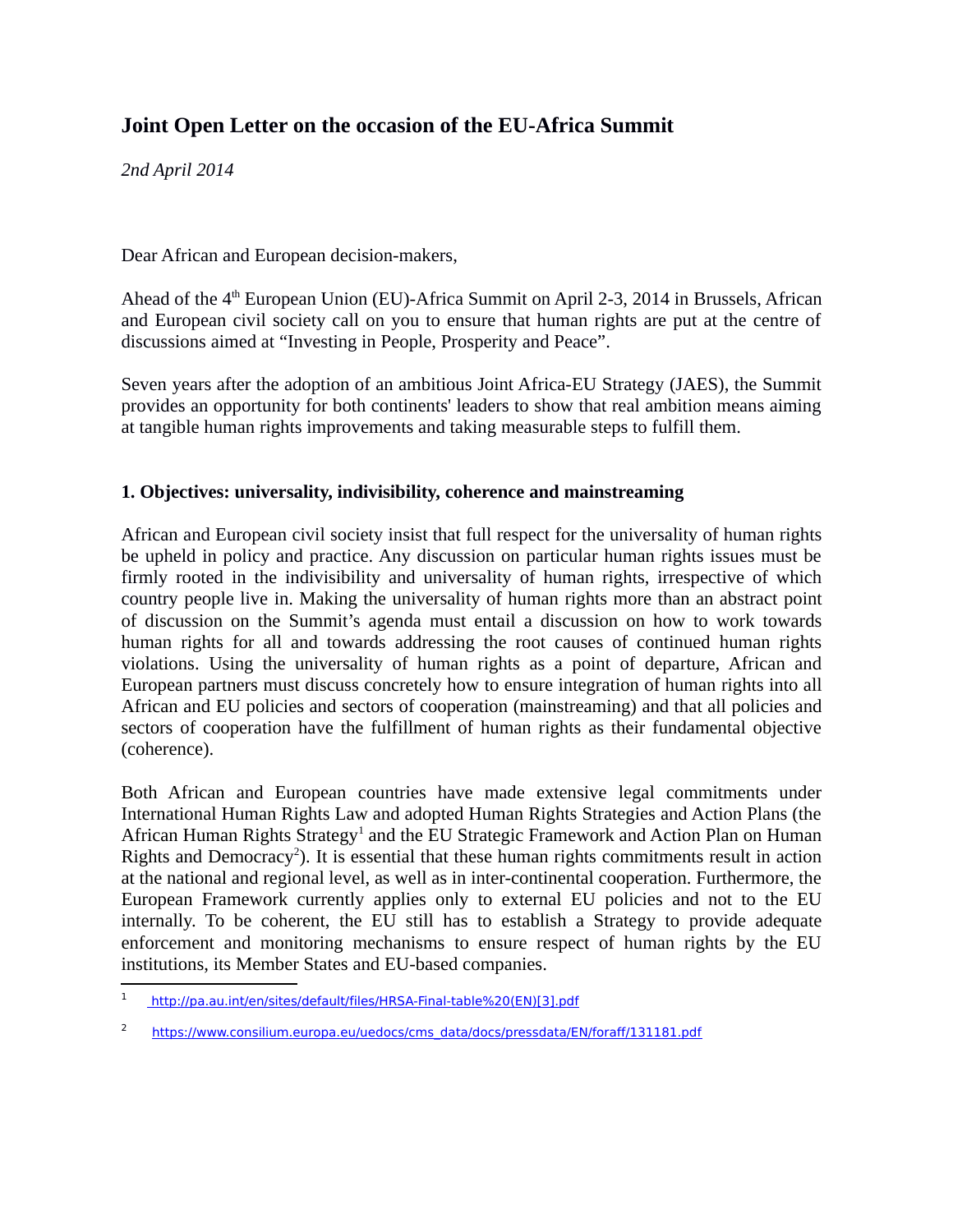To achieve a joint, coherent approach to tackling human rights violations, a next step in intercontinental cooperation could be the design of a common strategy with a concrete action plan, clear attribution of responsibilities and explicit reporting requirements, on human rights challenges that are common to both continents, for example concerning trade, investments, business, migration, agriculture, energy and climate.

# **2. Specific matters of concern**

Against this background, African and European civil society call on leaders of both continents to discuss shared human rights concerns:

- Challenges common to both continents: for example migrants' rights, women's rights, discrimination and harassment against Lesbian, Gay, Bisexual, Transgender and Intersex (LGBTI) persons, economic and social rights, counter-terrorism and human rights;
- Concerns that can emerge from cooperation on both continents: for example on trade, business and human rights, cooperation in crisis and conflict response;
- Areas where further exchange can lead to concrete achievements: for example the abolition of the death penalty or a human rights based approach to development;
- Defining a common role that both regions can play in ending impunity for serious crimes committed in violation of international law, including through supporting international justice.

Several of these issues—the need for increased protection of migrants' rights and coordinated efforts aimed at promoting human rights during conflict and crisis situations and fighting impunity—are discussed in greater detail below.

## 2.1 Human rights for all: migrants' rights must be at the centre of migration policies

Restrictive migration policies lead to human rights violations, injury and death of people on the move between the two continents — many of them sub-Saharan Africans. The EU-Africa Summit should address the challenges around migration from an explicit human rights angle. It is legitimate for states to manage their borders. However, this should be done in full compliance with states' international and regional human rights obligations and commitments.

The rights of migrants should remain the primary consideration in negotiating any migration control agreement, including readmission agreements, cooperation with coastguards or other soft law instruments, such as mobility partnerships. Agreements should fully respect international human rights and refugee law, and states should ensure that their migration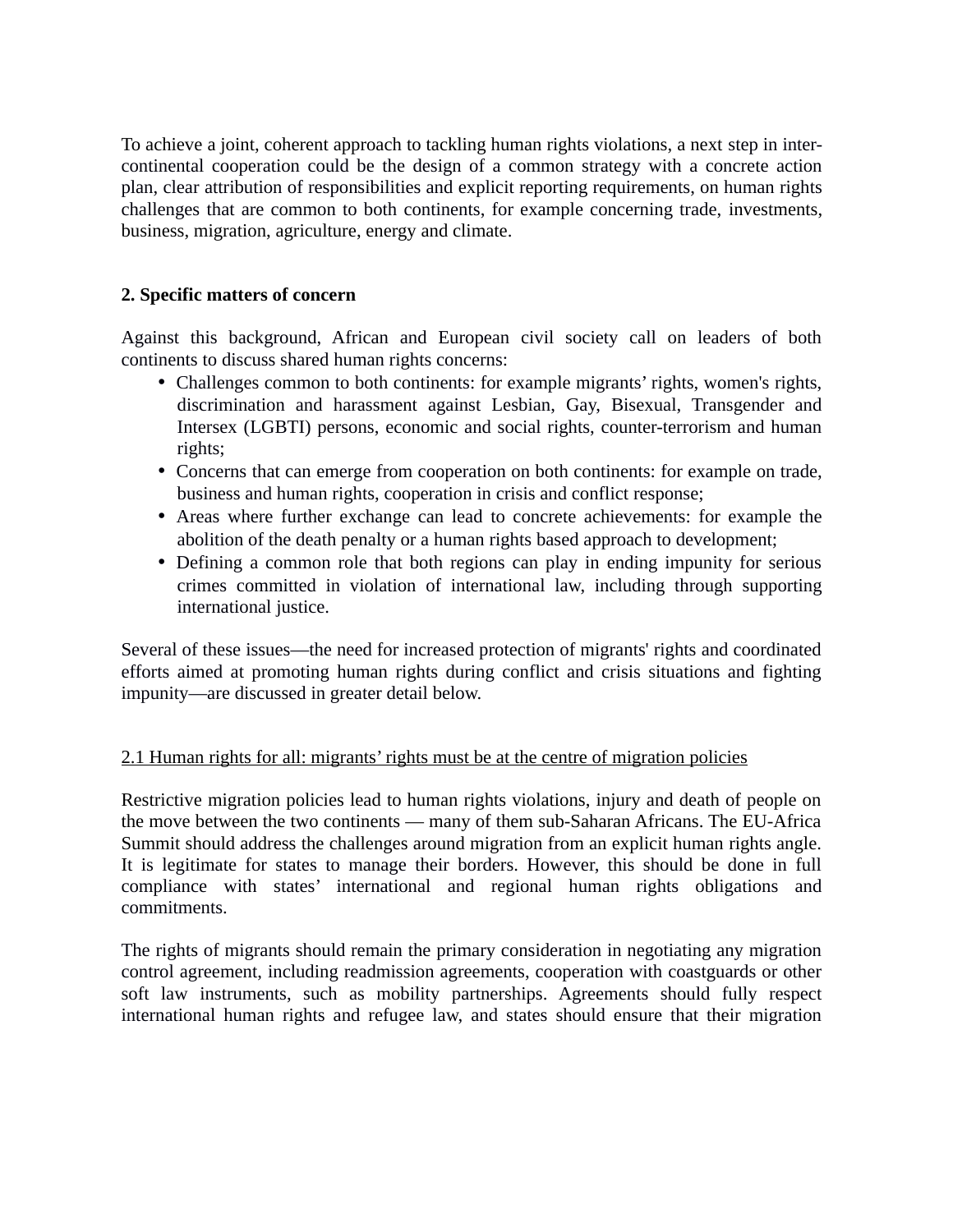control policies and practices do not cause, contribute to, or benefit from human rights violations. National legislation, regulations and operational guidelines that implement cooperation agreements into domestic legal systems should explicitly detail effective substantial and procedural safeguards, in line with the principle of *non-refoulement*.

#### 2.2: Addressing the root causes of violations and ending impunity for crimes under international law

African and EU civil society call for the EU-Africa Summit to discuss protection and promotion of human rights wherever the two continents collaborate, including in crisis response, such as in Mali, Somalia and the Central African Republic (CAR). African and European partners should work to fully integrate human rights into the Partnership on Peace and Security – including through discussions between the EU, the AU Peace and Security Council (PSC), and civil society, the development of human rights and gender training for peacekeeping missions in Africa, and civil society monitoring of conflict situations. Both continents must also work to reinforce the African Commission on Human and Peoples' Rights' protection mandate to ensure it can adequately respond to human rights violations committed in the contexts of crisis and conflict situations.

African and EU decision-makers should also ensure that effective strategies to end impunity for serious crimes committed in violation of international law are developed. To achieve this, fair and credible judicial proceedings at the national level should be fully supported, including by allocating sufficient financial and material resources to the judiciary, guaranteeing its independence from the executive, adopting concrete measures to ensure the protection of victims and witnesses and the rights of accused persons, and codifying crimes under international law into national legislation.

Both continents played key roles in establishing the International Criminal Court (ICC) and we urge you to work together to support its continued efforts to end impunity. In recent years, the African Union (AU) has issued decisions highlighting concerns about the work of the ICC and calling for non-cooperation by AU member states with the ICC<sup>[3](#page-2-0)</sup>. The EU-Africa summit provides a vital opportunity to discuss the importance of the ICC's efforts to deliver justice to victims of war crimes, crimes against humanity and genocide, as well as the importance of regional and state cooperation with the Court. It is also a key opportunity to discuss the fundamental principle established and applied since Nuremberg that no-one regardless of their status should have immunity with respect to charges of serious crimes. This is particularly relevant in light of the AU's recent decision<sup>[4](#page-2-1)</sup> that supported an exception for sitting heads of state and other senior officials before the ICC.

<span id="page-2-0"></span><sup>3</sup> http://www.au.int/en/sites/default/files/ASSEMBLY\_EN\_1\_3\_JULY\_2009\_AUC\_THIRTEENTH\_ORDINARY\_SESSIO [N\\_DECISIONS\\_DECLARATIONS\\_%20MESSAGE\\_CONGRATULATIONS\\_MOTION\\_0.pdf](http://www.au.int/en/sites/default/files/ASSEMBLY_EN_1_3_JULY_2009_AUC_THIRTEENTH_ORDINARY_SESSION_DECISIONS_DECLARATIONS_MESSAGE_CONGRATULATIONS_MOTION_0.pdf)

<span id="page-2-1"></span><sup>4</sup> [h ttp://au.int/en/sites/default/files/Assembly%20AU%20Dec%20490-516%20\(XXII\)%20\\_E.pdf](http://au.int/en/sites/default/files/Assembly%20AU%20Dec%20490-516%20(XXII)_E.pdf)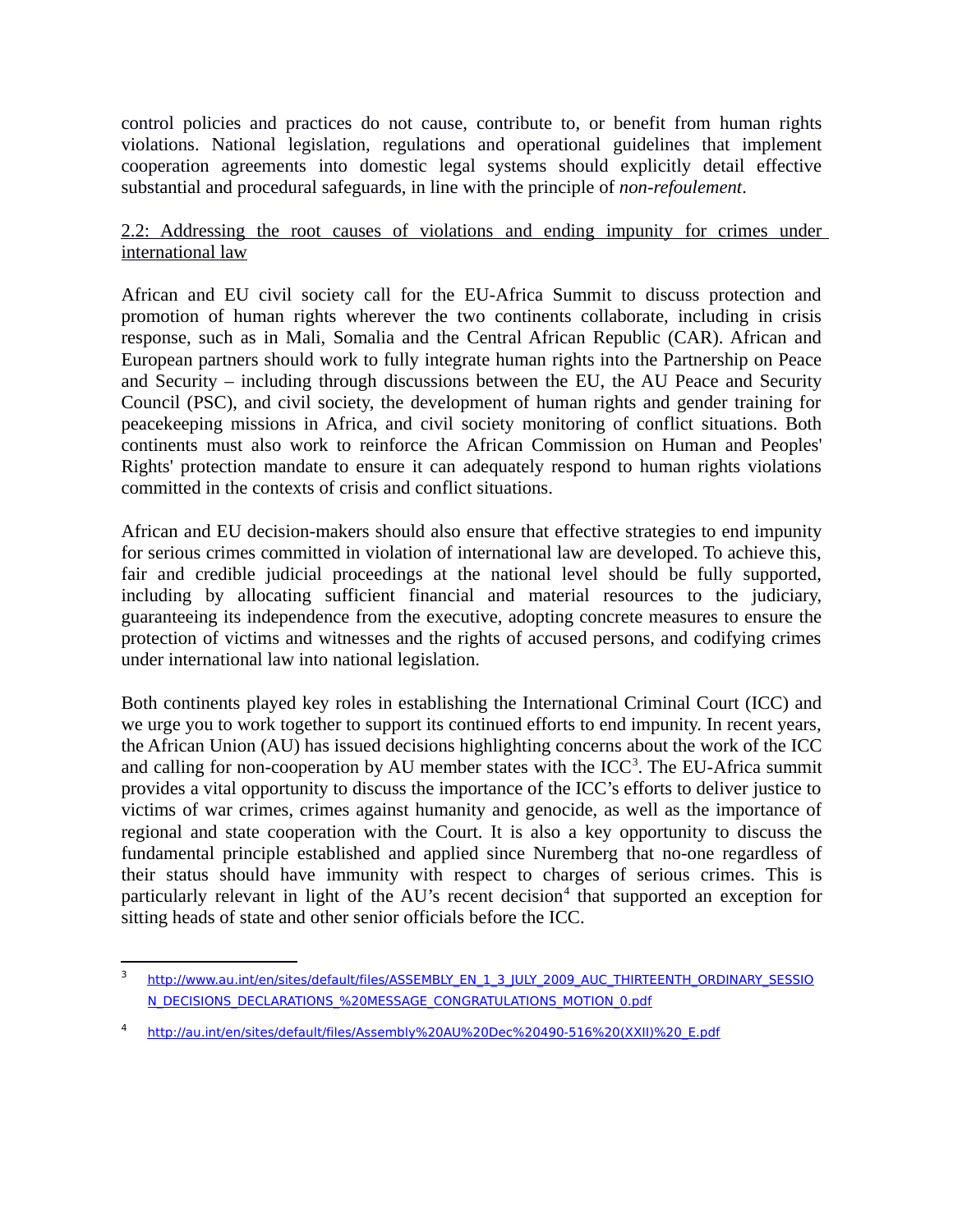Finally, increased support to the exercise of universal jurisdiction on both continents should be regarded as an additional strategy aimed at ensuring justice for victims of serious crimes committed in violation of international law.

## **3. Reinforcing human rights mechanisms and enabling civil society**

Political will must be translated into concrete reinforcement of human rights mechanisms, efforts to mitigate adverse human rights impacts of policies and a reinforcement of the civil society's role on both continents.

## 3.1 Reinforcing human rights mechanisms, mitigating negative human rights impacts of policies

While the development of human rights mechanisms on both continents has been impressive in the last decades, challenges remain in terms of ratification of instruments and access by individuals and non-governmental organizations (NGOs). States on both continents still need to ratify and implement key international and regional instruments, including each of the nine core international human rights treaties. There needs to be wider acceptance of the competence of the relevant treaty bodies to receive and consider individual and inter-state communications concerning violations. Ratification of the Optional Protocol to the ESCR Covenant to the Committee on Economic, Social and Cultural Rights (ESCR) in particular is particularly crucial to give economic, social and cultural rights the same enforceability as civil and political rights by allowing individual victims and human rights non-governmental organizations (NGOs) the ability to lodge petitions alleging violations under the ESCR Covenant to the Committee on Economic, Social and Cultural Rights.

At the regional level, African states should ratify the Protocol to the African Charter on Human and Peoples' Rights on the Establishment of an African Court on Human and Peoples' Rights, to ensure the Court becomes an effective mechanism. To this end, they should consider making the declaration under its article 34.6, so as to guarantee that direct access for individuals and NGOs have direct access to one of the main African human rights mechanisms. To date, only 27 states have ratified the protocol, and while just seven of them (Burkina Faso, Côte d'Ivoire, Ghana, Malawi, Mali, Rwanda, and Tanzania) have made the necessary declaration that would allow direct access to the court. Discussions on improvement of access to effective remedies and regional and international accountability mechanisms should be a key subject for discussion by between African and European partners, at the Summit and beyond.

The EU should develop a comprehensive internal human rights strategy that mirrors its external strategic framework, along with a corresponding action plan to guide collective EU action. All EU institutions should make better use of existing tools to address serious human rights abuses in individual member states. As members of the Council of Europe, EU member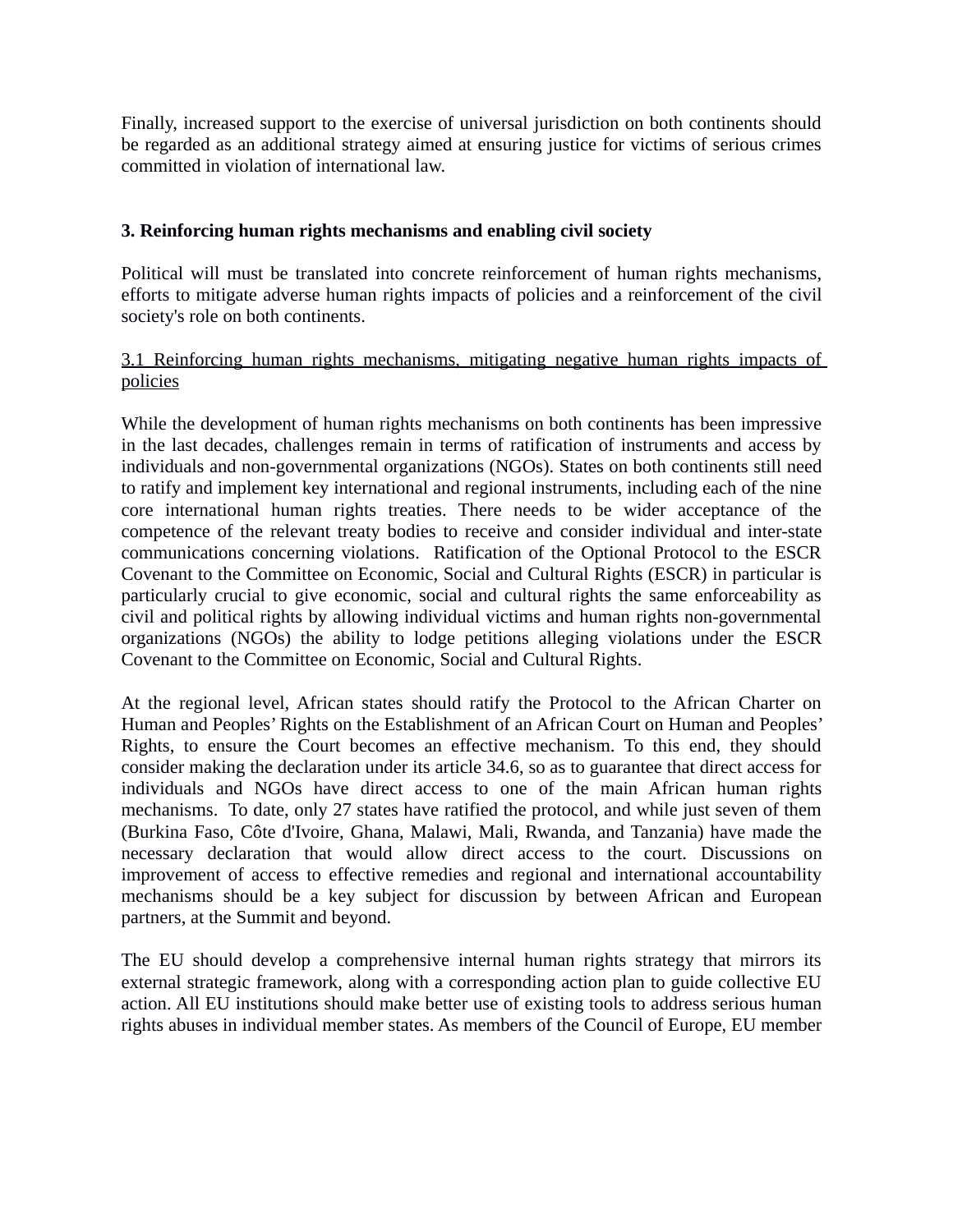states should improve national implementation of judgments by the European Court of Human Rights, and implement rulings on fundamental rights by the EU's own Court of Justice. The EU should also complete its accession to the European Convention on Human Rights. In addition, all EU member states should move to ratify regional and international instruments such as the Council of Europe Convention on preventing and combating violence against women and domestic violence (ratified by only three EU member states to date), the International Labour Organisation's Convention Concerning Decent Work for Domestic Workers (only one two EU ratifications to date), and the UN Optional Protocol to the Convention against Torture (seven out of 28 EU member states have not yet ratified).

#### 3.2 Reinforcing Enabling civil society as a key human rights actor

While states are legally bound by their human rights obligations and responsible for ensuring accountability for their actions, one crucial way of reinforcing states' accountability is to strengthen civil society's access to human rights mechanisms and its role in monitoring the implementation of their decisions. African and European civil society organisations have a key role to play in setting the priorities for priority setting and the way forward for both continents. The EU and Africa should commit to creating and reinforcing an enabling environment for civil society to input into EU-Africa Summit discussions and , as well as on all future cooperation between the continents.

Leaders at the Summit should hear the call made by the African and European civil society in their November 2013 Seminar held before ahead of the EU-AU Human Rights Dialogue. Civil society recommendations to AU and EU officials highlighted the need for states to end harassment against human rights defenders, repeal repressive NGO laws that restrict the freedom of association, including the ability of associations to access funding, including also international funding, and to ensure their full participation in political processes and institutions at national, continental and inter-continental levels.

African and European representatives at the Summit should ensure the participation of civil society in all discussions, including sectoral ones (such as trade and migration), up to the highest level. They should also discuss how to reinforce the role of civil society in fostering human rights on both continents, including through the monitoring of African and EU trade, investments, business, migration, agriculture, energy and, climate policies' impacts on human rights.

In addition, the future Africa-Europe Partnership must also seek to reinforce the human rights dialogue and make the civil society seminar a central platform for discussion and follow-up of African and EU policies on human rights.

We welcome your expressed commitment to ensuring that human rights remain at the centre of the EU-Africa Summit, and stand ready to continue a fruitful dialogue between civil society and governments, in Africa and the EU.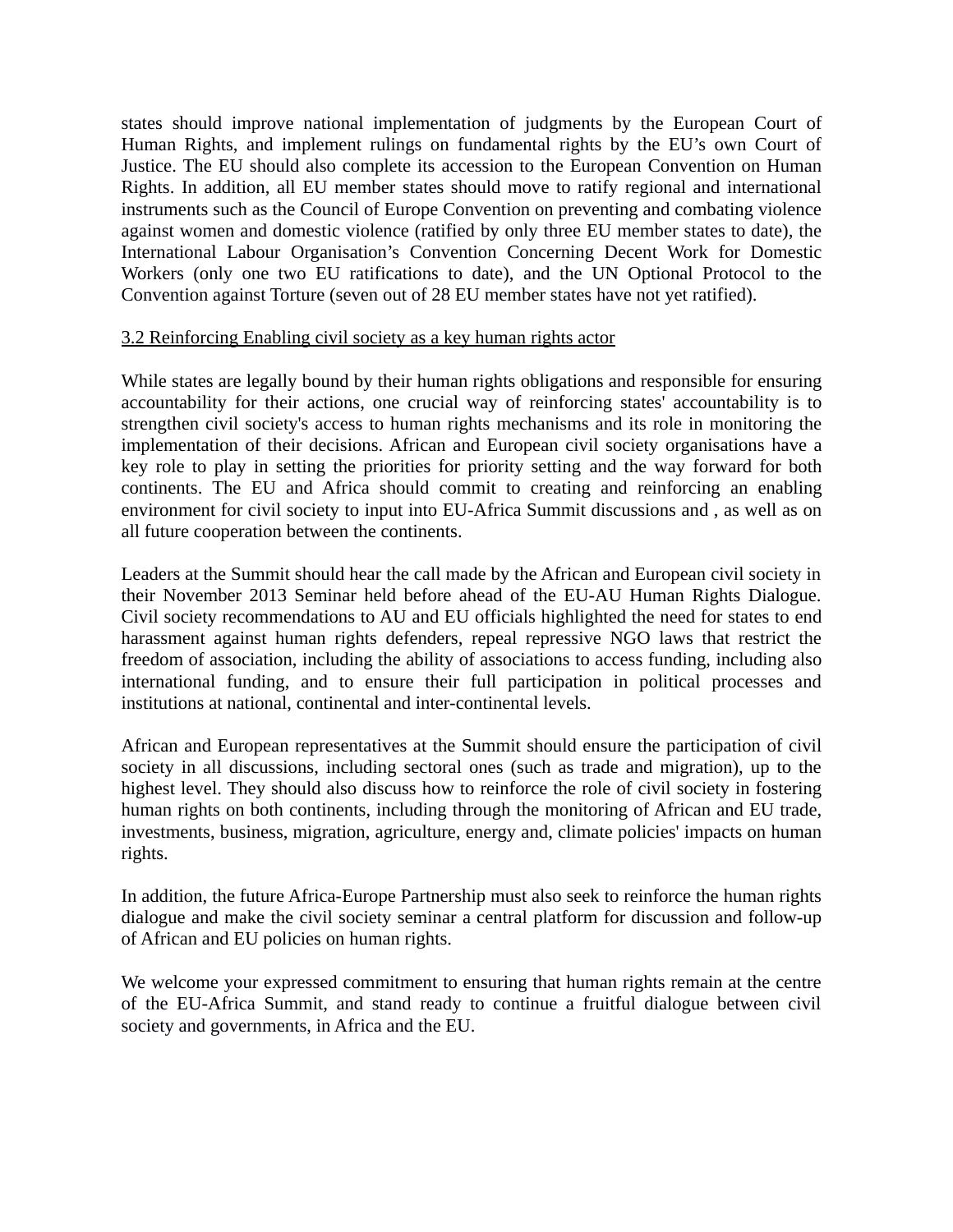Yours sincerely.

#### **This open letter is supported by the following organisations (non-exhaustive list):**

*Belgium -* Ligue des Droits de l'Homme

Amnesty International Belgium

*Botswana -* DITSHWANELO - The Botswana Centre for Human Rights

*Burundi* - Ligue burundaise des droits de l'homme (ITEKA)

*Czech Republic -* Amnesty International Czech Republic

*Denmark -* Amnesty International Denmark

*Germany* - Amnesty International Germany Prof. Dr. Fanny-Michaela Reisin, President of the International League for Human Rights Germany

*Greece* - Hellenic League for Human Rights

*Guinea Conakry* -

Organisation Guinéenne de défense des Droits de l'Homme et du Citoyen (OGDH) AME (Association Mère et Enfant) CODDH (Coordination des Organisations des Droits de l'Homme) AVIPA (Association des Victimes du 28 septembre) AFADIS (Association des Familles des Disparus) CONAG-DCF (Coalition Nationale de Guinée pour les Droits et la Citoyenneté des Femmes) MDT (Mêmes Droits pour Tous) FECPA (Centre Femme, Citoyenneté et Paix) CPDH (Centre de promotion et de protection des droits humains) COJEDEV (Consortium des jeunes pour la défense des victimes ) FOSCAO (Forum des Organisations de la Société Civile de l'Afrique de l'Ouest)

*European Union -* Amnesty International EU Office

*France* - Ligue des Droits de l'Homme

*Ireland -* Amnesty International Ireland

*Italy* - Liga Italiana dei Diritti dell'Uomo (LIDU) Amnesty International Italy

*Ivory Coast -* Ligue ivoirienne des droits de l'homme (LIDHO)

*Kenya -* Human Rights Commission

*Lithuania -* Lithuanian human righst association

*Luxembourg -* Amnesty International Luxembourg